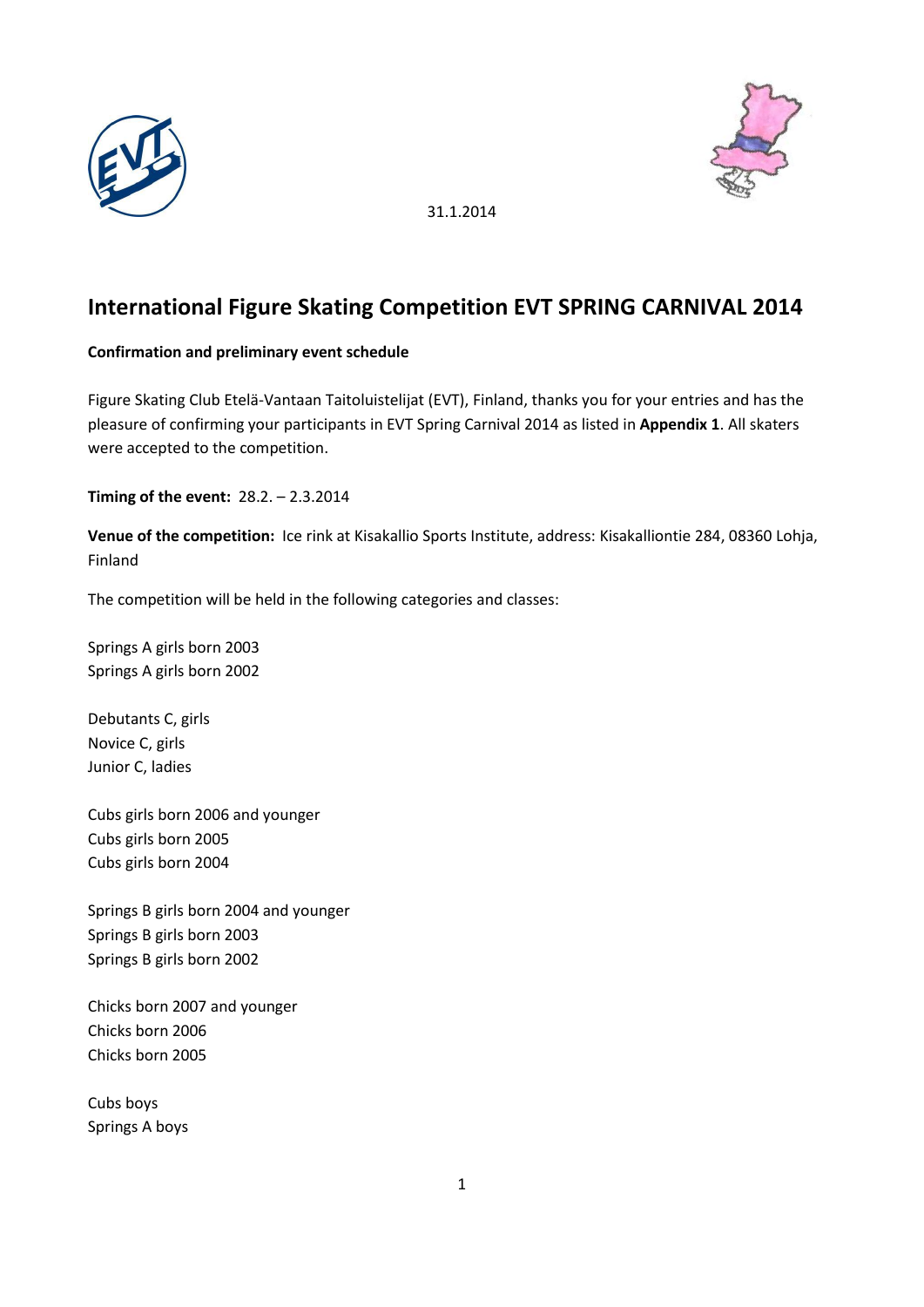



Pre-Young girls, no axel Pre-Young boys and girls, axel, born 2001 and later Pre-Young boys and girls, axel, born 2000 and earlier

A preliminary event schedule is included in **Appendix 2** and published on the web page.

A flexible schedule will be followed during the competition.

**ENTRY FEE:** Entry fee is 60 euro.

An additional fee of 15 euro will be charged for late entries.

The entry fee must be paid by **February 7**, 2014 to the following bank account: SWIFT/BIC: HELSFIHH (Aktia Bank plc, Helsinki, Finland). Bank account IBAN is: FI5840550010089353 in favour of: Etelä-Vantaan Taitoluistelijat (or South Vantaa Figure Skaters). Please mention SC 2014 and name of the club with the payment.

#### We kindly ask the clubs to make one payment transaction for all its participants.

We also kindly advise you to print out or photocopy the document evidencing the payment and to bring it with you to the venue.

Entry fees are not refunded, with the exception of cancellations verified by a medical certificate. However, a fee of 15 euro to cover the Organizer's administrative expense will be retained. It is the Organizers' wish that participating teams inform of any changes in their team as soon as possible by e-mailing [springcarnival.evt@gmail.com.](mailto:springcarnival.evt@gmail.com) In case a skater cannot participate, she/he can be replaced by another skater from the same club in the same category and class until the draw.

**AWARDING**: Three first standings of each category/class will be awarded with a cup and a diploma. All other competitors receive a medal and a diploma at the awarding ceremony.

**MUSIC** CD-s can be used (not RW). Music (equipped with the full name of the competitor, club and category) must be submitted to the Organizer's desk before the relevant event and picked up from the same place after the event. Please have a spare music CD also available next to the ice rink. Music can be copied to computer for playing and will be deleted after the event. Please check your CD is in good condition. Lyric music is not allowed except in Pre-Young categories.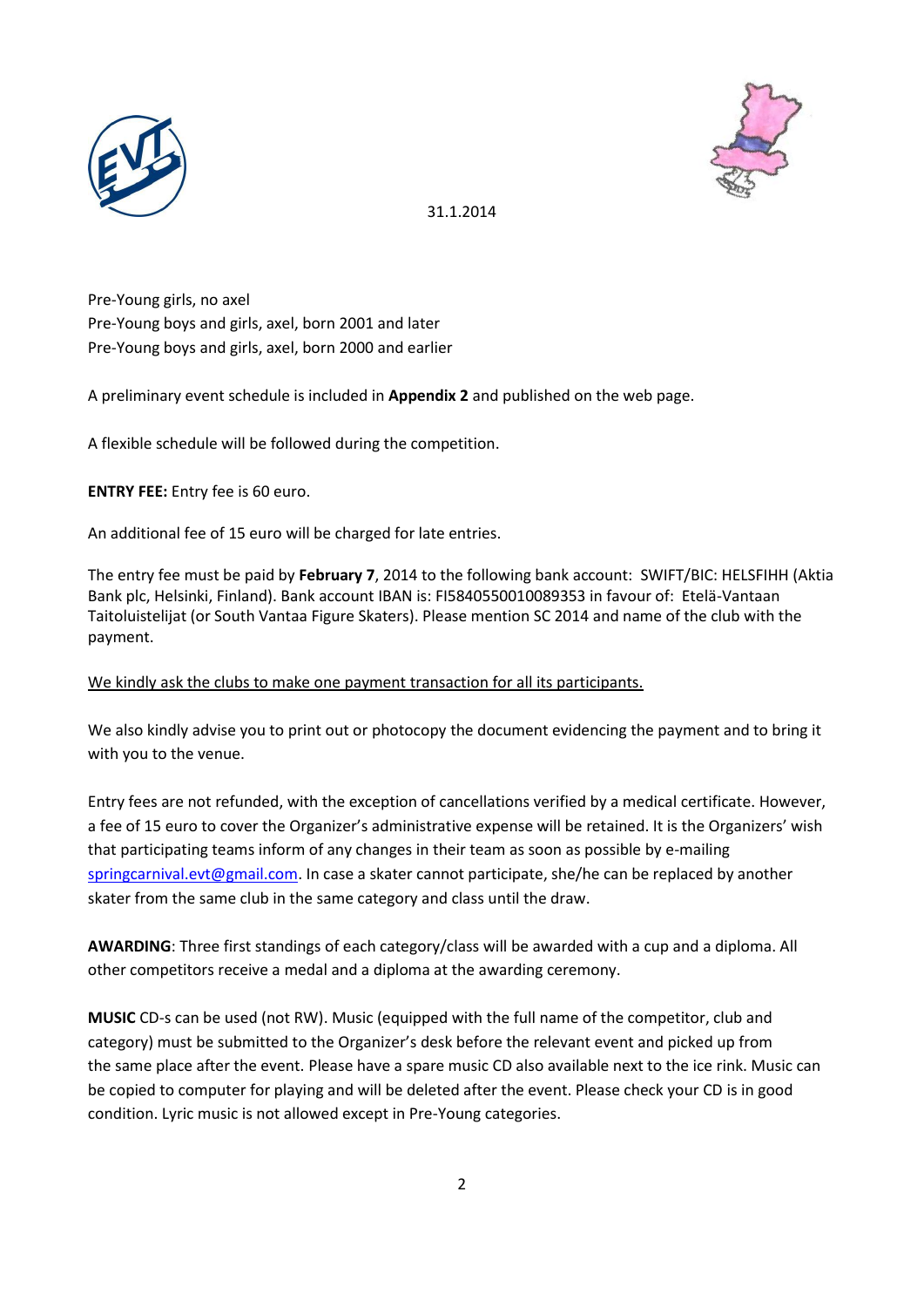



**DRAW**: The official draw will be held on Saturday 15<sup>th</sup> February and the result will be published on the official web page of the competition [http://evt.sporttisaitti.com/yksinluistelu/kilpailut-2013-2014/evt-n](http://evt.sporttisaitti.com/yksinluistelu/kilpailut-2013-2014/evt-n-jarjestamat-kilpailut/spring-carnival-28-2-2-3-2014/starting-orders/)[jarjestamat-kilpailut/spring-carnival-28-2-2-3-2014/starting-orders/](http://evt.sporttisaitti.com/yksinluistelu/kilpailut-2013-2014/evt-n-jarjestamat-kilpailut/spring-carnival-28-2-2-3-2014/starting-orders/) on Sunday February 16<sup>th</sup>. Skating groups will be confirmed on Saturday 22<sup>nd</sup> February.

**JUDGING:** The Finnish star evaluation system will be used in all categories. In the Finnish star evaluation system skaters will be given stars from different technical elements and presentation components. In chicks' and Pre-Young, no axel categories the basic star evaluation will be applied, whereas in other categories it will be the extended star evaluation system. In chicks' categories the stars/scores will be disclosed for 5 to 10 best skaters in each category depending on the amount of skaters. In addition, "special mention" awards may be given to recognize good performance in categories chicks, cubs and springs.

The Organizer will invite the judges and pay their expenses and reserves the right to select the judges.

**EXPENSES:** The Organizer will not cover any expenses of the teams. Travel expenses, board and accommodation will be borne by the participants.

**PROTOCOL:** The Protocol/list of results in each category shall be posted on the website of the competition: [https://evt-sporttisaitti-com.directo.fi/yksinluistelu/kilpailut-2013-2014/evt-n-jarjestamat-kilpailut/spring](https://evt-sporttisaitti-com.directo.fi/yksinluistelu/kilpailut-2013-2014/evt-n-jarjestamat-kilpailut/spring-carnival-28-2-2-3-2014/results/)[carnival-28-2-2-3-2014/results/](https://evt-sporttisaitti-com.directo.fi/yksinluistelu/kilpailut-2013-2014/evt-n-jarjestamat-kilpailut/spring-carnival-28-2-2-3-2014/results/) The Organizer shall not provide print-outs or CD-s.

**ACCOMMODATION:** Rooms can be booked at Kisakallio Sports Institute (the very same area where the ice rink is located). For reservations and further information please contact Kisakallio Sports Institute, telephone: +358 19 31 511, www.kisakallio.fi. To get special rates, please quote "Figure Skating Competition". More information about Kisakallio rooms and services from web site [https://evt-sporttisaitti](https://evt-sporttisaitti-com.directo.fi/yksinluistelu/kilpailut-2013-2014/evt-n-jarjestamat-kilpailut/spring-carnival-28-2-2-3-2014/accomodation/)[com.directo.fi/yksinluistelu/kilpailut-2013-2014/evt-n-jarjestamat-kilpailut/spring-carnival-28-2-2-3-](https://evt-sporttisaitti-com.directo.fi/yksinluistelu/kilpailut-2013-2014/evt-n-jarjestamat-kilpailut/spring-carnival-28-2-2-3-2014/accomodation/) [2014/accomodation/](https://evt-sporttisaitti-com.directo.fi/yksinluistelu/kilpailut-2013-2014/evt-n-jarjestamat-kilpailut/spring-carnival-28-2-2-3-2014/accomodation/)

**MEALS**: The Organizer will have a small kiosk at the ice rink. The kiosk will serve snacks, coffee etc. Please note that payment is by cash only. At Kisakallio Sports Institute a buffet lunch is served 10.30-13:30 EET, and dinner is served 16:00-19 EET.

**GIFTS:** The Organizer will sell roses, soft toys and lottery tickets (cash only). Please visit on the web page Event Info to find more informatio[n https://evt-sporttisaitti-com.directo.fi/yksinluistelu/kilpailut-2013-](https://evt-sporttisaitti-com.directo.fi/yksinluistelu/kilpailut-2013-2014/evt-n-jarjestamat-kilpailut/spring-carnival-28-2-2-3-2014/event-info/) [2014/evt-n-jarjestamat-kilpailut/spring-carnival-28-2-2-3-2014/event-info/](https://evt-sporttisaitti-com.directo.fi/yksinluistelu/kilpailut-2013-2014/evt-n-jarjestamat-kilpailut/spring-carnival-28-2-2-3-2014/event-info/)